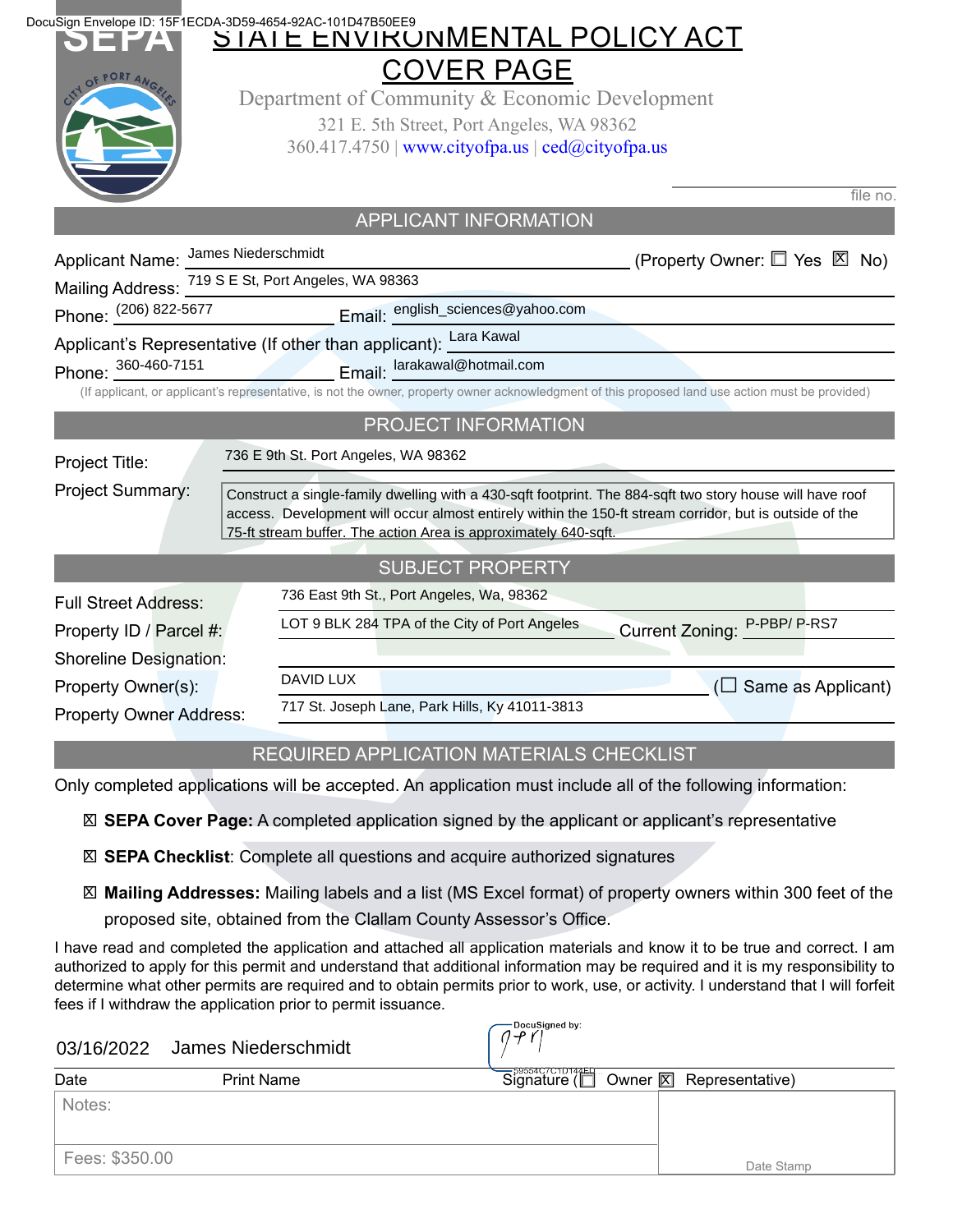



## SEPA ENVIRONMENTAL CHECKLIST

Department of Community & Economic Development 321 E. 5th Street, Port Angeles, WA 98362  $360.417.4750$  | www.cityofpa.us | ced $@$ cityofpa.us

file no.

#### Purpose of checklist:

The State Environmental Policy Act (SEPA), chapter 43.21C RCW, requires all governmental agencies to consider the environmental impacts of a proposal before making decisions. An environmental impact statement (EIS) must be prepared for all proposals with probable significant adverse impacts on the quality of the environment. The purpose of this checklist is to provide information to help you and the agency identify impacts from your proposal (and to reduce or avoid impacts from the proposal, if it can be done) and to help the agency decide whether an EIS is required.

#### Instructions for applicants:

This environmental checklist asks you to describe some basic information about your proposal. Governmental agencies use this checklist to determine whether the environmental impacts of your proposal are significant, requiring preparation of an EIS. Answer the questions briefly, with the most precise information known, or give the best description you can.

You must answer each question accurately and carefully, to the best of your knowledge. In most cases, you should be able to answer the questions from your own observations or project plans without the need to hire experts. If you really do not know the answer, or if a question does not apply to your proposal, write "do not know" or "does not apply." Complete answers to the questions now may avoid unnecessary delays later.

Some questions ask about governmental regulations, such as zoning, shoreline, and landmark designations. Answer these questions if you can. If you have problems, the governmental agencies can assist you.

The checklist questions apply to all parts of your proposal, even if you plan to do them over a period of time or on different parcels of land. Attach any additional information that will help describe your proposal or its environmental effects. The agency to which you submit this checklist may ask you to explain your answers or provide additional information reasonably related to determining if there may be significant adverse impact.

Use of checklist for nonproject proposals:

For nonproject proposals complete this checklist and the supplemental sheet for nonproject actions (Part D). The lead agency may exclude any question for the environmental elements (Part B) which they determine do not contribute meaningfully to the analysis of the proposal.

For nonproject actions, the references in the checklist to the words "project," "applicant," and "property or site" should be read as "proposal," "proposer," and "affected geographic area," respectively.

#### A. BACKGROUND

- 1. Name of proposed project, if applicable:  $\frac{736}{5}$  E 9th St. Port Angeles, WA 98362
- 2. Name of applicant: <u>James Niederschmidt</u>
- 3. Address and phone number of applicant and contact person: 719 S. E St., Port Angeles, Wa. James Niederschmidt (206) 822-5677 or (360) 460- 7151
- 4. Date checklist prepared:  $\frac{3/16/22}{2}$
- 5. Agency requesting checklist: City of Port Angeles
- 6. Proposed timing or schedule (including phasing, if applicable): Phase 1: March to October 2022 Planning & Permitting Phase 2: May to September 2023 Construction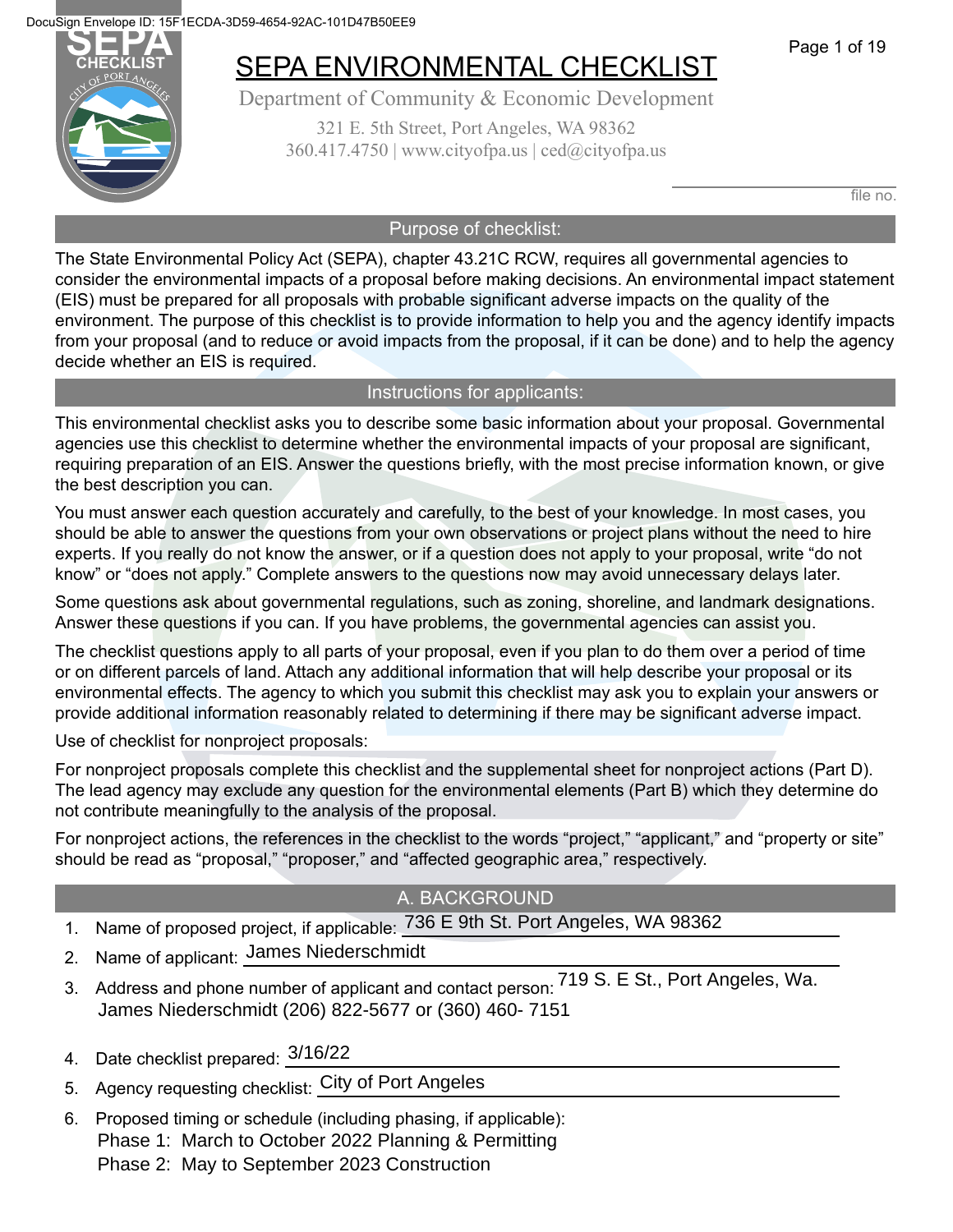

- 7. Do you have any plans for future additions, expansion, or further activity related to or connected with this  $P^{\text{S}}$  you have any praise for farm a determinant
- 8. List any environmental information you know about that has been prepared, or will be prepared, directly related to this proposal. Geotechnical Evaluation of Parcel 063000028440 Crescent Environmental PLLC Environmentally Sensitive Area Report Peninsula Environmental Group, Inc.
- 9. Do you know whether applications are pending for governmental approvals of other proposals directly affecting the property covered by your proposal? Yes □ No 囟 If yes, explain.
- 10. List any government approvals or permits that will be needed for your proposal, if known. Variance Application/ Tree Removal Permit/ Environmentally Sensitive Area Permit
- 11. Give brief, complete description of your proposal, including the proposed uses and the size of the project and site. There are several questions later in this checklist that ask you to describe certain aspects of your proposal. You do not need to repeat those answers on this page. (Lead agencies may modify this form to include additional specific information on project description.) Develop the SW corner of the 0.16 acre lot as a single-family dwelling with a 430-sqft footprint. The 884-sqft two-story house will have roof access. The "Action Area" where the proposed development will occur is approximately 640-sqft in size. The Action Area is almost entirely within the 150-ft Peabody Creek Corridor and is completely within the 200-ft ravine corridor. The development is outside of both the 75-ft creek buffer and the 25-ft edge of ravine buffer.
- 12. Location of the proposal. Give sufficient information for a person to understand the precise location of your proposed project, including a street address, if any, and section, township, and range, if known. If a proposal would occur over a range of area, provide the range or boundaries of the site(s). Provide a legal description, site plan, vicinity map, and topographic map, if reasonably available. While you should submit any plans required by the agency, you are not required to duplicate maps or detailed plans submitted with any permit applications related to this checklist.

The planar area in the SW corner of parcel (063000028440) at 736 E. 9th St. Port Angeles, WA 98362. which is located immediately east of South Francis Street, between East Ninth Street and East Tenth Street in the City of Port Angeles, Washington . The approximate center of the parcel is located at 48.106, -123.427 (NAD 1983). City of Port Angeles Townsite/ Township: T30-0N/ Range: R6-0W.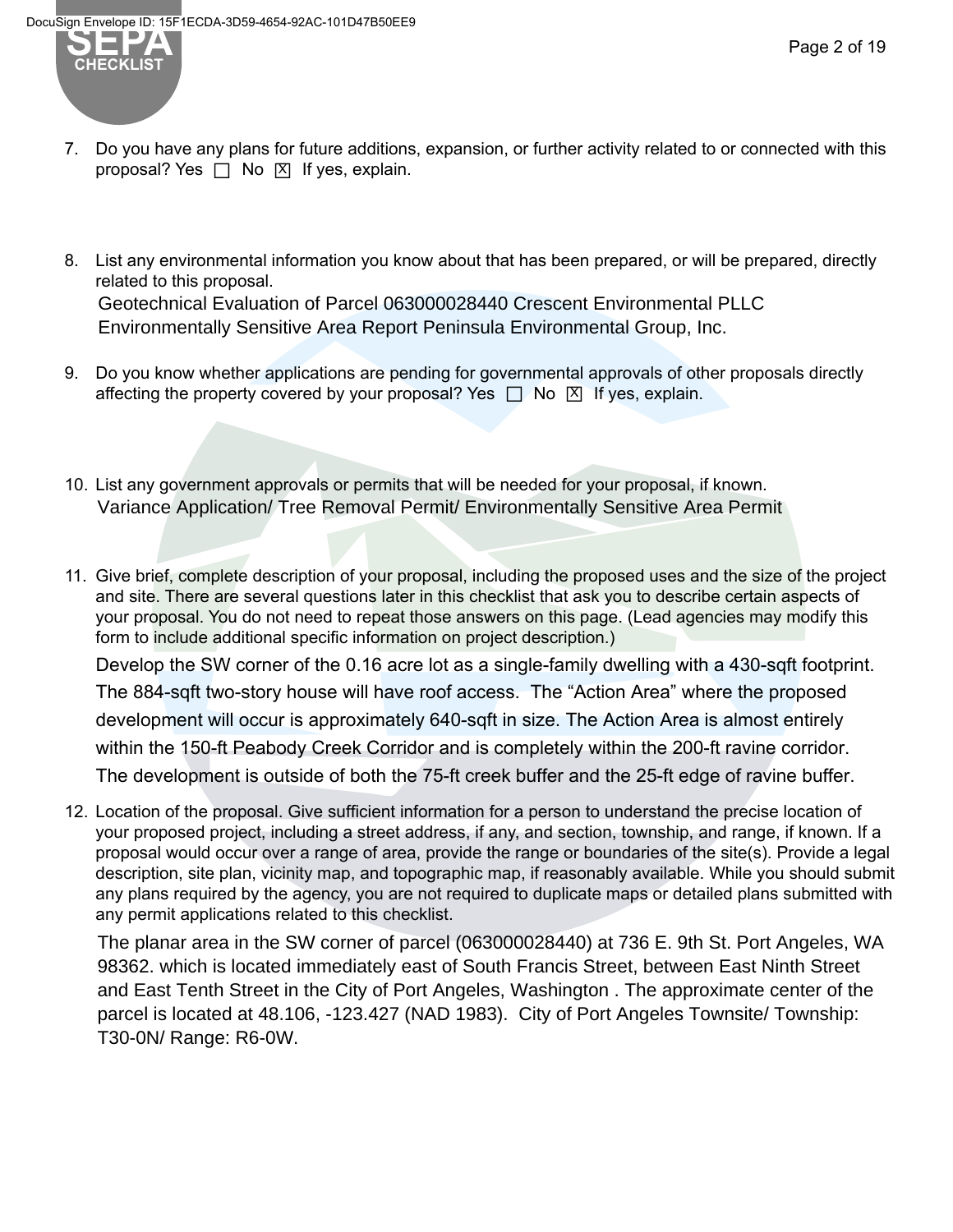

## B. ENVIRONMENTAL ELEMENTS

#### **1. Earth**

a. General description of the site (circle one): Flat, rolling, hilly, steep slopes, mountainous, other......

rolling

b. What is the steepest slope on the site (approximate percent slope)?

10%.

c. What general types of soils are found on the site (for example, clay, sand, gravel, peat, muck)? Yes  $\Box$  No  $\boxtimes$  If you know the classification of agricultural soils, specify them and note any agricultural land of long-term commercial significance and whether the proposal results in removing any of these soils.

There is one soil textural series (Neilton) . The slopes composing the parcel are underlain by Neilton very gravelly loamy sand soils on slopes of 0-75 percent. The soil is typically 20-60 inches deep, with a very sandy gravelly loam extending to a depth of 31 inches.

d. Are there surface indications or history of unstable soils in the immediate vicinity? Yes  $\boxtimes$  No  $\Box$  If so, describe.

On-site review of the northern half of the parcel indicates the presence of one shallow rapid landslide scar that extends into S.Francis St. There is evidence of minor settlement of the road grade. This area will be avoided by the proposed construction activities for the residential structure.

e. Describe the purpose, type, total area, and approximate quantities and total affected area of any filling, excavation, and grading proposed. Indicate source of fill.

The project involves limited excavation for the 430 sqft post-and-beam foundation, utilities & stormwater control facilites. No filling or grading is planned at the site.

f. Could erosion occur as a result of clearing, construction, or use?  $Yes \times No \text{ } \Box$  If so, generally describe.

Erosion could occur from the removal of two small western redcedars (Thuja plicata), two mature bigleaf maples & possibly their stumps; excavation associated with building the foundation, installing utilities & stormwater controls.

g. About what percent of the site will be covered with impervious surfaces after project construction (for example, asphalt or buildings)?

9.5%

h. Proposed measures to reduce or control erosion, or other impacts to the earth, if any:

Standard erosion control measures (silt-fencing and straw mulch ground cover) should be adequate during site preparation and construction. Use of construction BMPs. All equipment and materials will be staged away from the tree protection zones. Equipment for the project will be brought to the Site using existing roads. Retaining native vegetation. Stabilizing slopes with native plants.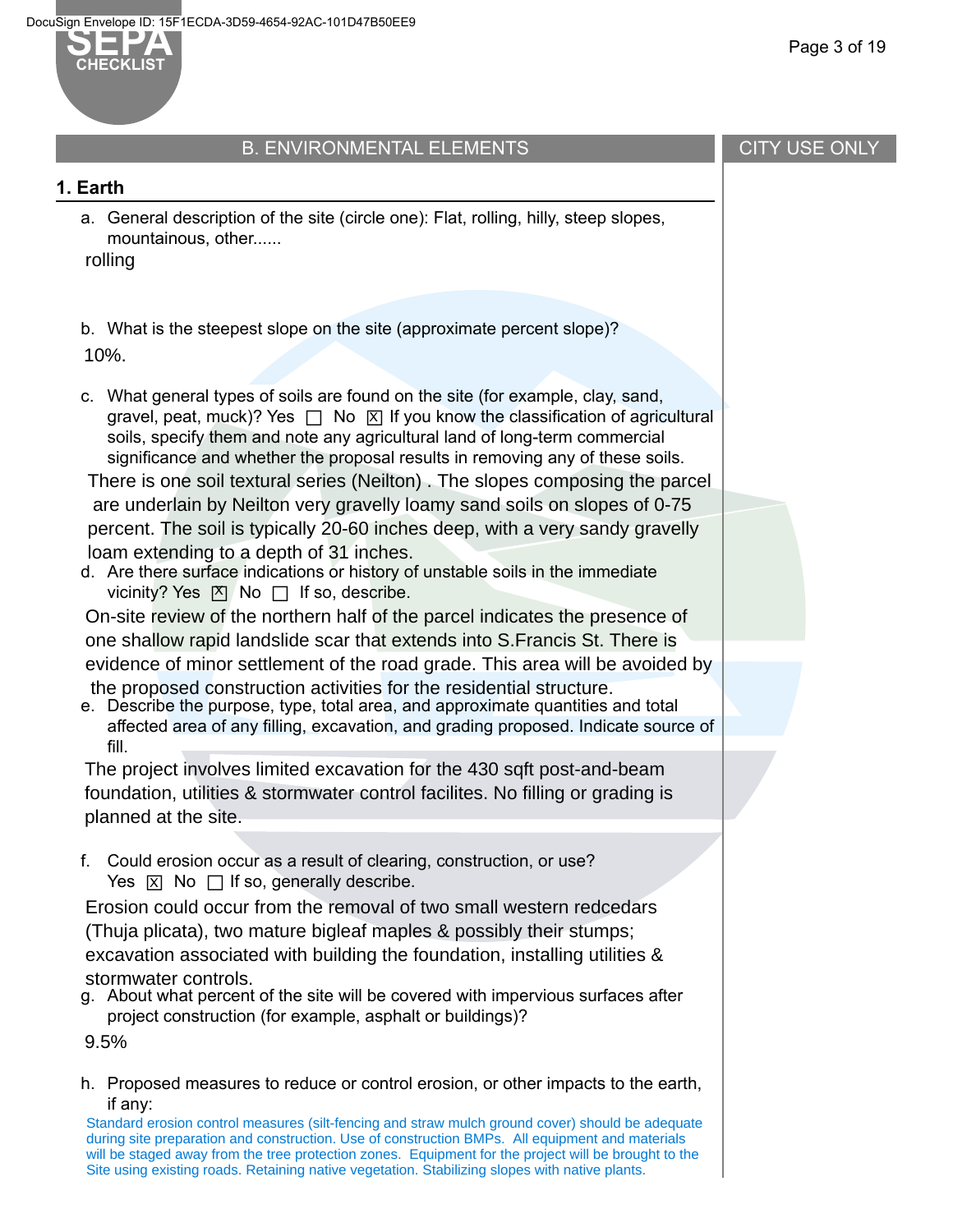

**2. Air**

### CITY USE ONLY

a. What types of emissions to the air would result from the proposal during construction, operation, and maintenance when the project is completed?  $Y$ es  $\boxtimes$  No  $\Box$  If any, generally describe and give approximate quantities if known.

Minimal auto and dust emissions would result during residential construction of a kit-home with post-and-beam foundation.

- b. Are there any off-site sources of emissions or odor that may affect your proposal? Yes  $\Box$  No  $\Box$  If so, generally describe.
- c. Proposed measures to reduce or control emissions or other impacts to air, if any:

n/a

#### **3. Water**

a. Surface:

1. Is there any surface water body on or in the immediate vicinity of the site (including year-round and seasonal streams, saltwater, lakes, ponds, wetlands)?  $Yes \times No \Box$  If yes, describe type and provide names. If appropriate, state what stream or river it flows into.

Peabody Creek is a perennial, Fish-bearing, Watertype 3 stream that flows into the Strait of Juan de Fuca that is in the vicinity.

2. Will the project require any work over, in, or adjacent to (within 200 feet) the  $\frac{d}{dx}$  are project require any networth, in, or adjacent to (minimized recipitor) increases described waters? Yes  $\boxed{X}$  No  $\boxed{I}$  If yes, please describe and attach available plans.

The project will occur outside the 75' stream buffer, but within the 150' stream corridor.

3. Estimate the amount of fill and dredge material that would be placed in or removed from surface water or wetlands and indicate the area of the site that would be affected. Indicate the source of fill material.

n/a

- 4. Will the proposal require surface water withdrawals or diversions? Yes □ No ⊠ Give general description, purpose, and approximate quantities if<br>Yes □ No ⊠ Give general description, purpose, and approximate quantities if known.
- 5. Does the proposal lie within a 100-year flood plain? Yes  $\Box$  No  $\boxtimes$  If so, note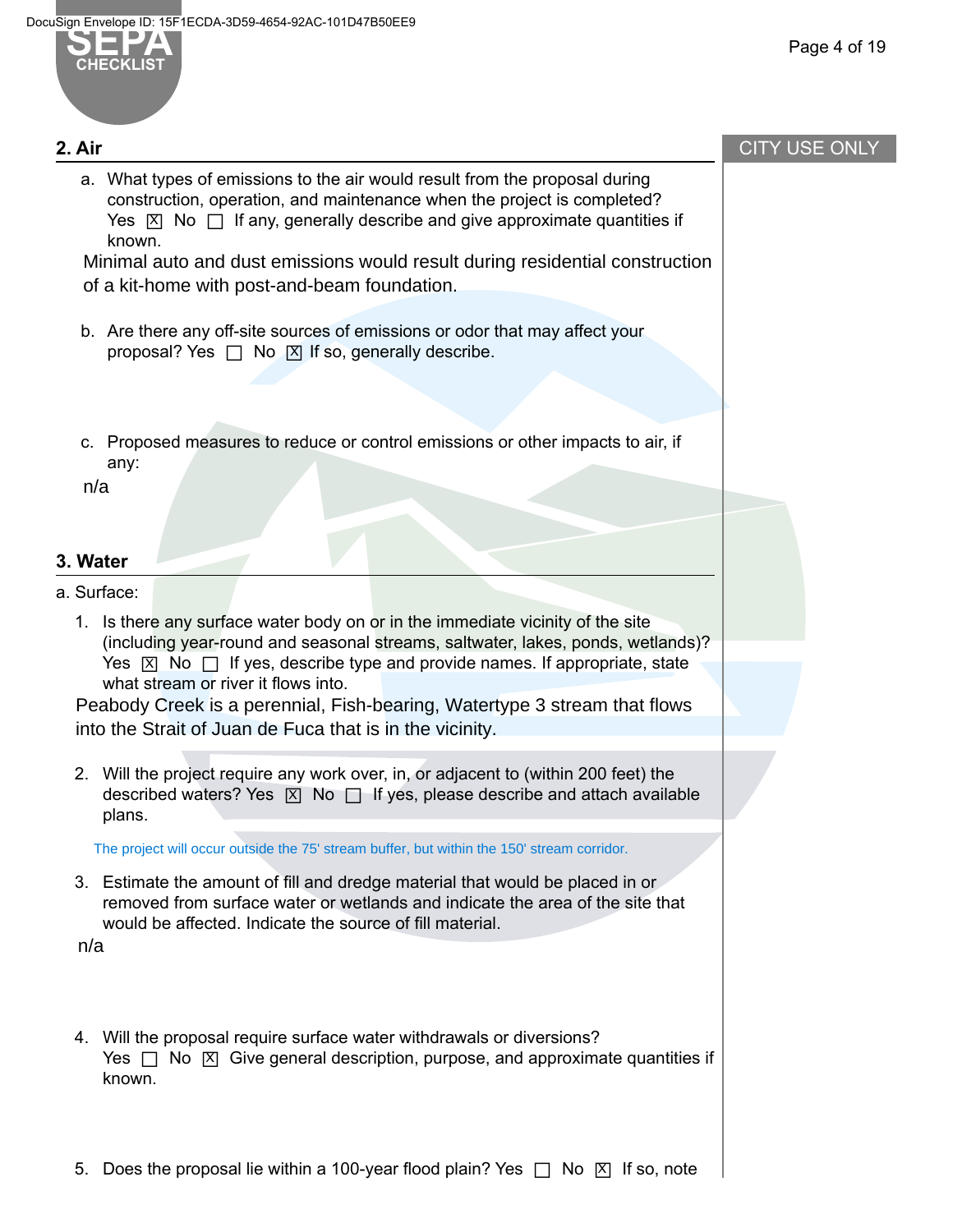

location on the site plan.

6. Does the proposal involve any discharges of waste materials to surface waters?  $Y$ es  $\uparrow$  No  $\Box$  If so, describe the type of waste and anticipated volume of Yus discharge.

Stormwater, however stormwater control measures will be implemented during construction & stormwater facilities maintained afterward.

- b. Ground:
	- 1. Will groundwater be withdrawn from a well for drinking water or other purposes?  $Yes \Box$  No  $\Box$  If so, give a general description of the well, proposed uses and approximate quantities withdrawn from the well? Will water be discharged to groundwater? Yes  $\Box$  No  $\Box$  Give general description, purpose, and approximate quantities if known.
	- 2. Describe waste material that will be discharged into the ground from septic tanks or other sources, if any (for example: Domestic sewage; industrial, containing the following chemicals...; agricultural; etc.). Describe the general size of the system, the number of such systems, the number of houses to be served (if applicable), or the number of animals or humans the system(s) are expected to serve.

Not Applicable, site will be served by City sewer.

- c. Water runoff (including stormwater):
	- 1. Describe the source of runoff (including stormwater) and method of collection and disposal, if any (include quantities, if known). Where will this water flow? Will this water flow into other waters? Yes  $\overline{M}$  No  $\Box$  If so, describe.

Temporary Stormwater runoff source: site preparation & construction activities. Construction will only occur during dry summer months & the site protected by silt-fencing & straw mulch. As much native vegetation will remain undisturbed. Long-term stormwater: impervious surfaces created by the 430 sqft footprint home. Stormwater from the house will be diverted to a raingarden and drywell. Some of this water will enter ground water eventually.

2. Could waste materials enter ground or surface waters? Yes  $\overline{M}$  No  $\Box$  If so, generally describe.

Possibly, however, using construction bmps; limiting site excavation & avoiding grading or filling; and maintaining built stormwater control facilities will limit or remove the potential for stormwater to enter ground or surface waters.

3. Does the proposal alter or otherwise affect drainage patterns in the vicinity of the site? Yes  $\uparrow$  No  $\Box$  If so, describe.

Yes, stormwater runoff from the introduction of the 430 sqft home will alter drainage patterns in the vicinity of the site.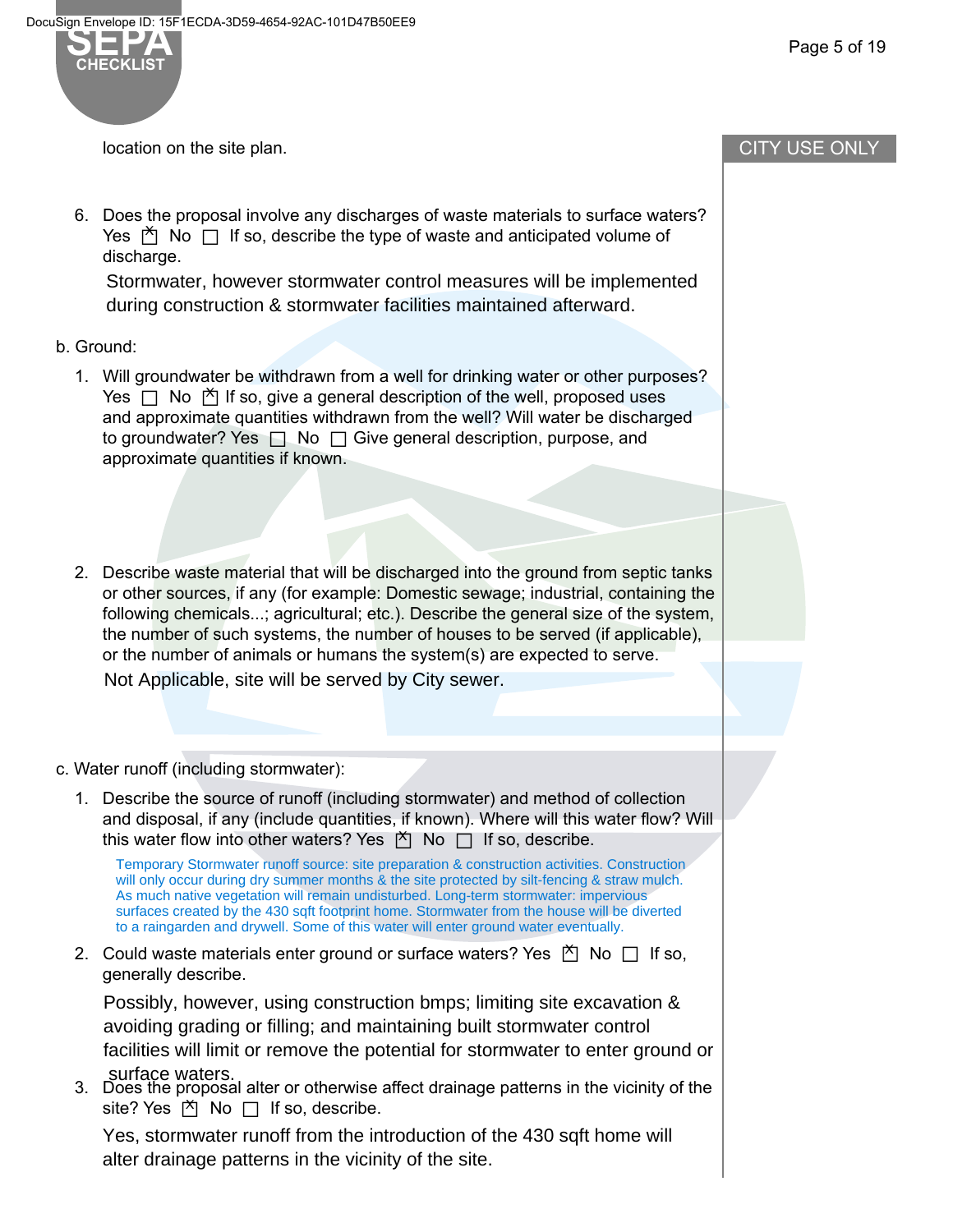

d. Proposed measures to reduce or control surface, ground, runoff water, and drainage pattern impacts, if any:

Stormwater runoff from the roof will be diverted into a 35 sqft rain garden & 800 sqft of native plantings, and 500 sqft of noxious weed control will reduce stormwater/ erosion impacts.

### **4. Plants**

- a. Check the types of vegetation found on the site:
	- ⊠ Deciduous tree: Alder, maple, aspen, other
	- **⊠** Evergreen tree: Fir, cedar, pine, other
	- Shrubs X
	- Grass X
	- □ Pasture
	- □ Crop or grain
	- $\Box$  Orchards, vineyards or other permanent crops.
	- $\Box$  Wet soil plants: Cattail, buttercup, bullrush, skunk cabbage, other
	- $\Box$  Water plants: Water lily, eelgrass, milfoil, other
	- ⊠ Other types of vegetation
- b. What kind and amount of vegetation will be removed or altered?

Two small western redcedars and two mature bigleaf maples. 100-sqft of native understory vegetation will be removed for Site development and 700-sqft of upper canopy will be removed.

c. List threatened and endangered species known to be on or near the site.

Golden paintbrush has the potential to occur near the project site; however was not observed.

d. Proposed landscaping, use of native plants, or other measures to preserve or enhance vegetation on the site, if any:

Approximately 835-sqft of native plantings will be installed. A total of 237 native plants will be installed: 35 small trees and shrubs and 202 herbaceous cover and subshrubs will be installed.

e. List all noxious weeds and invasive species known to be on or near the site.

Herb Robert, Himalayan Blackberry, Spurge Laurel, Ivy & (2) Holly Trees,

## **5. Animals**

a. List any birds and other animals which have been observed on or near the site or are known to be on or near the site. Examples include:

Birds:  $\Box$  Hawk,  $\Box$  heron,  $\Box$  eagle,  $\Box$  songbirds,  $\Box$  other: Deer, □ bear, □ elk, □ beaver, Mother: Squirrel Fish:  $\Box$  Bass,  $\Box$  salmon,  $\Box$  trout,  $\Box$  herring,  $\Box$  shellfish,  $\Box$  other: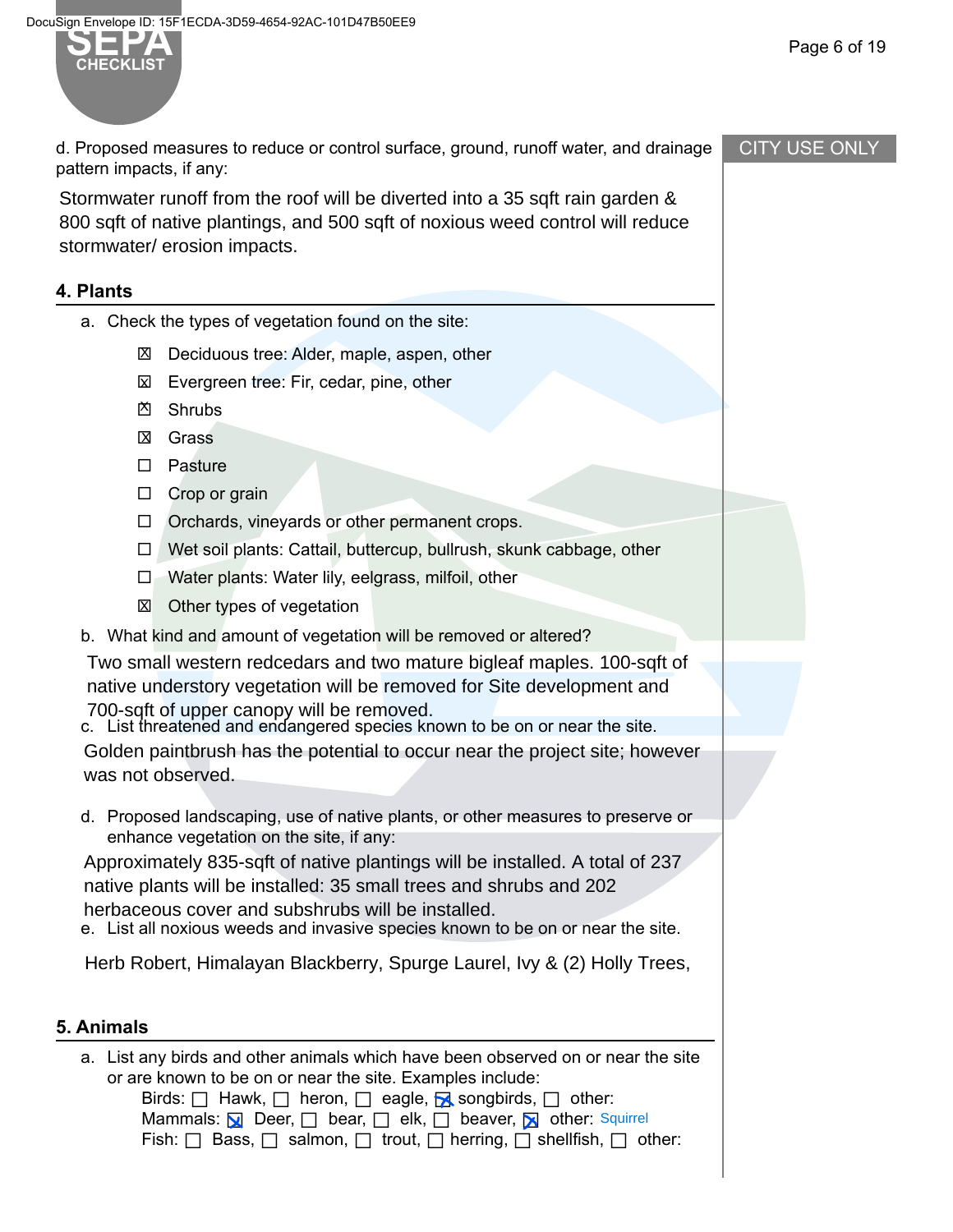**SEPA** 

b. List any threatened and endangered species known to be on or near the site. c. Is the site part of a migration route? Yes  $\bigcirc$  No  $\Box$  If so, explain. Bull trout, dolly varden, marbled murrelet, streaked horned lark, yellow-billed cuckoo, monarch butterfly, Taylor's checkerspot; Coho, Cutthroat, and northern spotted owl. These listed species could potentially occur near the Project Area but were not observed.

This project potentially impacts seven migratory birds managed or regulated by the USFWS. No listed species were observed onsite during the Site visit.

d. Proposed measures to preserve or enhance wildlife, if any:

Existing native vegetation will be preserved and replanted on site. Any damage incurred during construction will be mitigated by planting, cultivating and increasing numbers of the indigenous flora and removing invasive species.

e. List any invasive animal species known to be on or near the site.

none

### **6. Energy and natural resources**

a. What kinds of energy (electric, natural gas, oil, wood stove, solar) will be used to meet the completed project's energy needs? Describe whether it will be used for heating, manufacturing, etc.

PUD will service the property. Solar panels (heating), Propane (gas stove), & Wood-burning Stove (heating) will be supplemental energy sources.

- b. Would your project affect the potential use of solar energy by adjacent properties? Yes  $\Box$  No  $\overline{\Box}$  If so, generally describe.
- c. What kinds of energy conservation features are included in the plans of this proposal? List other proposed measures to reduce or control energy impacts, if any:

Passive solar construction using the south wall as a solarium with thermal mass tile floors to store heat capacity generated during the day.High R-value construction ( R 30).

#### **7. Environmental health**

**a.** Are there any environmental health hazards, including exposure to toxic chemicals, risk of fire and explosion, spill, or hazardous waste, that could occur as a result of this proposal? If so, describe. none.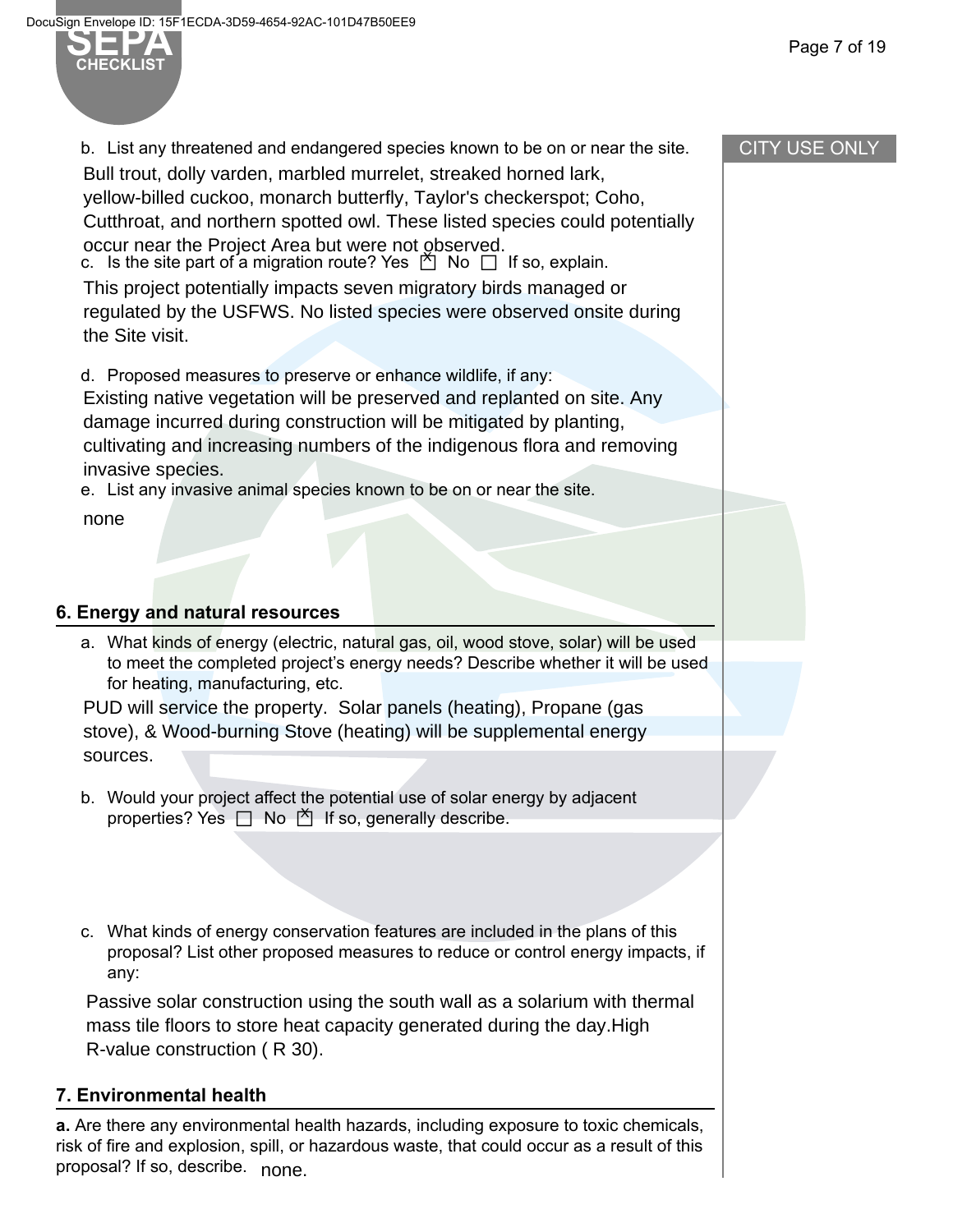## CITY USE ONLY

**SEPA** 

1. Describe any known or possible contamination at the site from present or past uses.

none.

- 2. Describe existing hazardous chemicals/conditions that might affect project development and design. This includes underground hazardous liquid and gas transmission pipelines located within the project area and in the vicinity. none.
- 3. Describe any toxic or hazardous chemicals that might be stored, used, or produced during the project's development or construction, or at any time during the operating life of the project. Propane gas for a propane stove. Accidental spills of fuel or

other contaminants are a possible effect at most all construction sites.

- 4. Describe special emergency services that might be required. none.
- 5. Proposed measures to reduce or control environmental health hazards, if any: Professional installation of propane tank and lines. Constructions BMPs.

#### **b.** Noise

1. What types of noise exist in the area which may affect your project (for example: traffic, equipment, operation, other)?

residential noise

2. What types and levels of noise would be created by or associated with the project on a short-term or a long-term basis (for example: traffic, construction, operation, other)? Indicate what hours noise would come from the site.

Construction noise will be from a variety of tools and equipment over the course of the build. Noise will be short term and intermittent.

3. Proposed measures to reduce or control noise impacts, if any:

Noise activities will be restricted to the hours of operation 8 a.m. to 5 p.m., Monday thru Friday.

## **8. Land and shoreline use**

a. What is the current use of the site and adjacent properties? Will the proposal affect current land uses on nearby or adjacent properties? Yes □ No no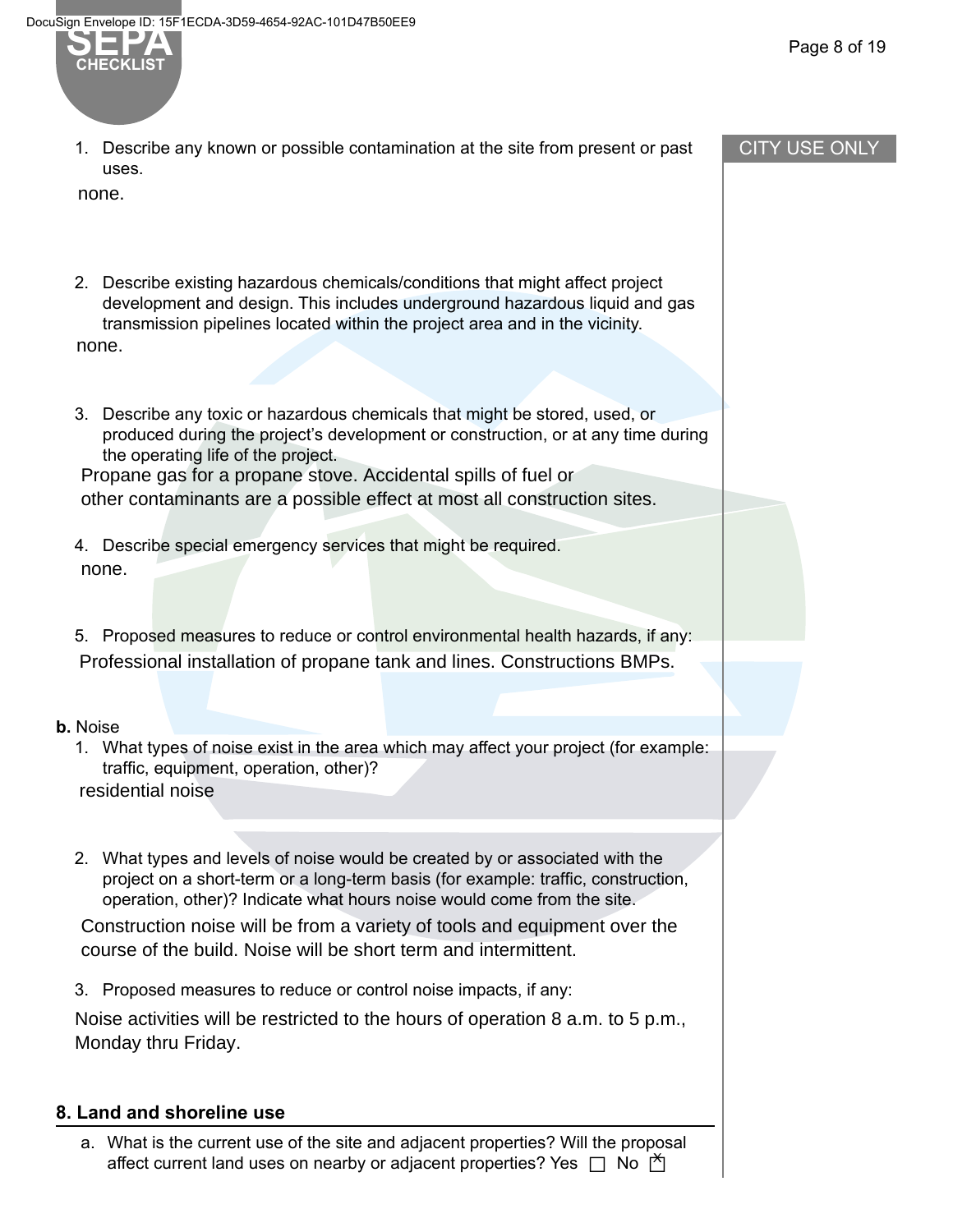

Page 9 of 19

#### If so, describe.

The lot is currently undeveloped land. It is surrounded by an undeveloped lot & alleyway to the South/ Francis St & a single family residence to the West/ and an undeveloped public City-owned wooded ravine to the North and East.

b. Has the project site been used as working farmlands or working forest lands?  $Y$ es  $\Box$  No  $\Box$  If so, describe. How much agricultural or forest land of longterm commercial significance will be converted to other uses as a result of the proposal, if any? If resource lands have not been designated, how many acres in farmland or forest land tax status will be converted to nonfarm or nonforest use?

> 1) Will the proposal affect or be affected by surrounding working farm or forest land normal business operations, such as oversize equipment access, the application of pesticides, tilling, and harvesting?  $Yes \Box No \boxtimes If so, how:$

c. Describe any structures on the site.

none.

d. Will any structures be demolished? If so, what?

no.

e. What is the current zoning classification of the site? The worksite is zoned P-RS7.

- f. What is the current comprehensive plan designation of the site? Jefferson neighborhood is primarily single family residential.
- g. If applicable, what is the current shoreline master program designation of the site?

n/a

h. Has any part of the site been classified as a critical area by the city or county? If so, specify. Yes | x | No

56% of the lot is in the P-PBP Zone, however 100% of the worksite is in the R7 Zone. The worksite is within the Locally Unique Feature Corridor, the

i. Approximately how many people would reside or work in the completed project? Peabody Ck Stream Corridor, & within the Geohazard Zone- Erosion. 3

j. Approximately how many people would the completed project displace?

- 0
- k. Proposed measures to avoid or reduce displacement impacts, if any: n/a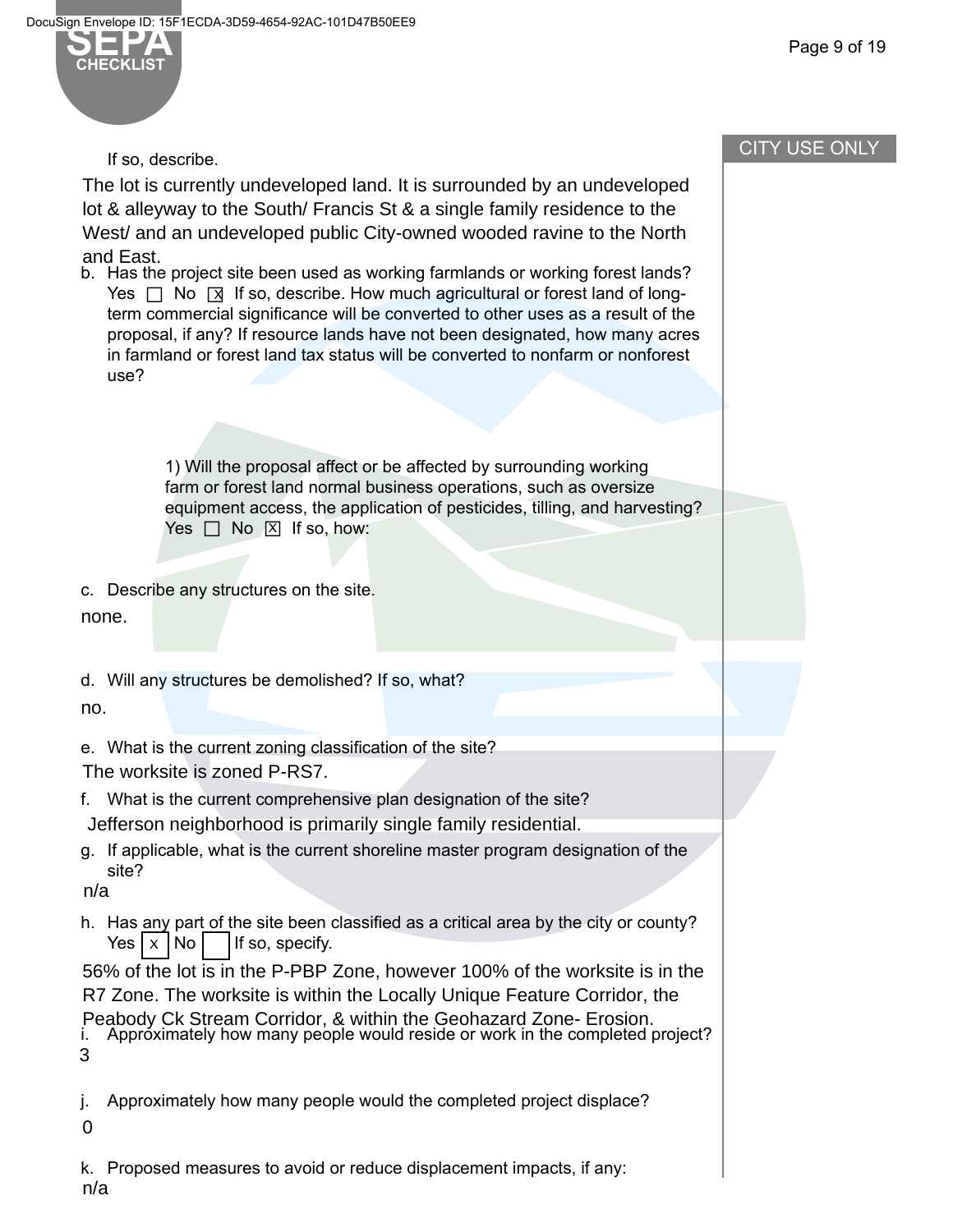

l. Proposed measures to ensure the proposal is compatible with existing and projected land uses and plans, if any:

The proposal is compatible in design, scale, and use with other development or potential development in the immediate vicinity of the subject property in the same zone classification and with similar site constraints.

m. Proposed measures to reduce or control impacts to agricultural and forest lands of long-term commercial significance, if any:

n/a

#### **9. Housing**

- a. Approximately how many units would be provided, if any? Indicate whether high, middle, or low-income housing.
- 1, middle income housing
- b. Approximately how many units, if any, would be eliminated? Indicate whether high, middle, or low-income housing.
- 0
- c. Proposed measures to reduce or control housing impacts, if any:

n/a

#### **10. Aesthetics**

- a. What is the tallest height of any proposed structure(s), not including antennas; what is the principal exterior building material(s) proposed?
- 30 ft. The principal exterior building material is unknown at this time.
- b. What views in the immediate vicinity would be altered or obstructed? none. Peabody Creek is not currently visible from the proposed worksite.
- c. Proposed measures to reduce or control aesthetic impacts, if any:

Keeping and promoting native vegetation

## **11. Light and glare**

a. What type of light or glare will the proposal produce? What time of day would it mainly occur?

Minimal with the bulk of exposure in the forested non-residential side. House lights & exterior lights for safety during dark hours.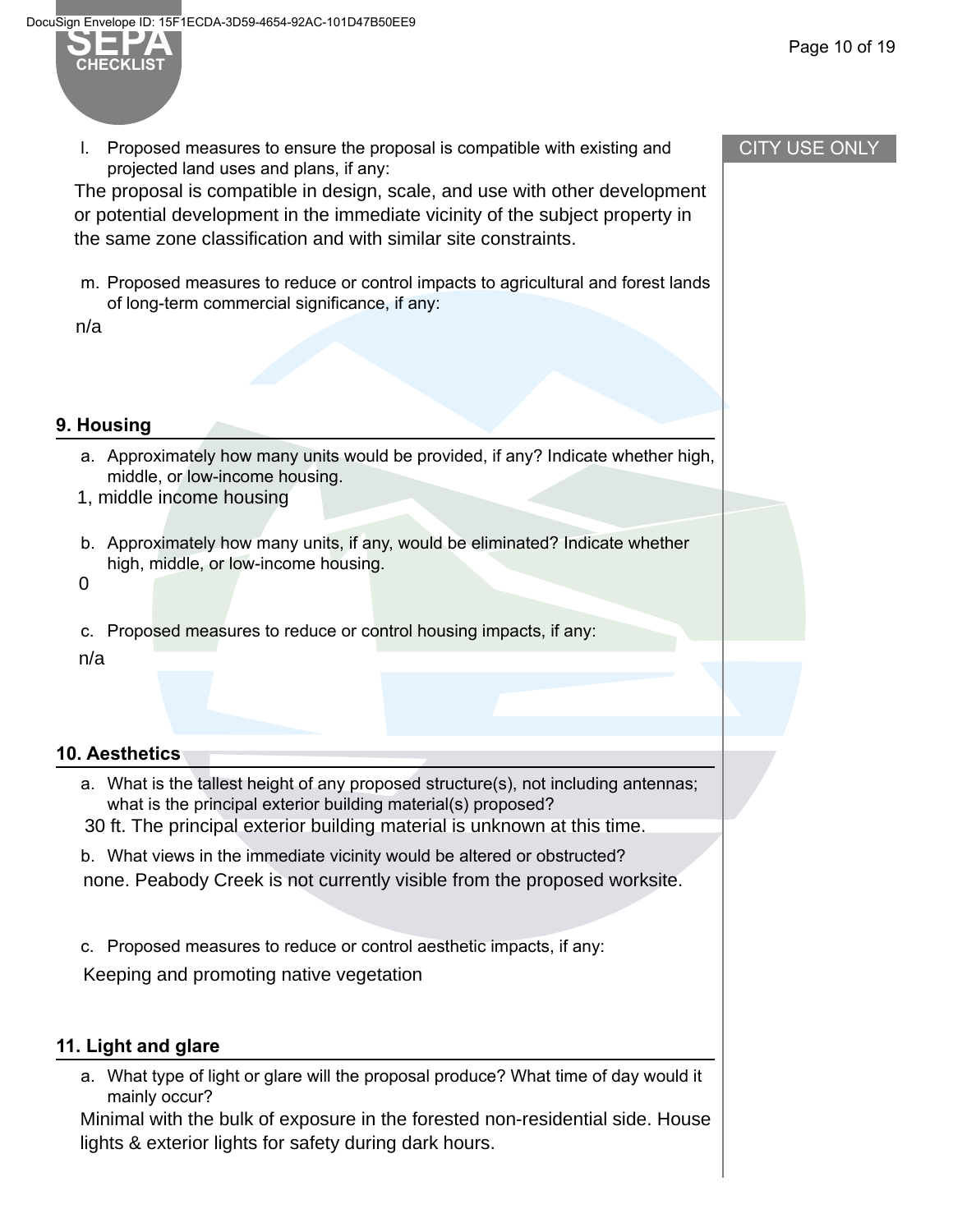views? Yes □ No 的



#### CITY USE ONLY

c. What existing offsite sources of light or glare may affect your proposal? none.

b. Could light or glare from the finished project be a safety hazard or interfere with

d. Proposed measures to reduce or control light and glare impacts, if any: n/a

#### **12. Recreation**

a. What designated and informal recreational opportunities are in the immediate vicinity?

Currently an established trail crosses property to an informal Bicycle Motocross (BMX) track located between the parcel and Peabody Creek.

- b. Would the proposed project displace any existing recreational uses? Yes  $\Box$  No  $\overline{M}$  If so, describe.
- c. Proposed measures to reduce or control impacts on recreation, including recreation opportunities to be provided by the project or applicant, if any: n/a

#### **13. Historic and cultural preservation**

- a. Are there any buildings, structures, or sites, located on or near the site that are over 45 years old listed in or eligible for listing in national, state, or local preservation registers? Yes □ No □ If so, specifically describe. X
- b. Are there any landmarks, features, or other evidence of Indian or historic use or occupation. This may include human burials or old cemeteries. Are there any material evidence, artifacts, or areas of cultural importance on or near the site?  $Y$ es  $\Box$  No  $\Box$  Please list any professional studies conducted at the site to  $\Box$ identify such resources.
- c. Describe the methods used to assess the potential impacts to cultural and historic resources on or near the project site. Examples include consultation with tribes and the department of archeology and historic preservation, archaeological surveys, historic maps, GIS data, etc.
- GIS data indicates no potential impact.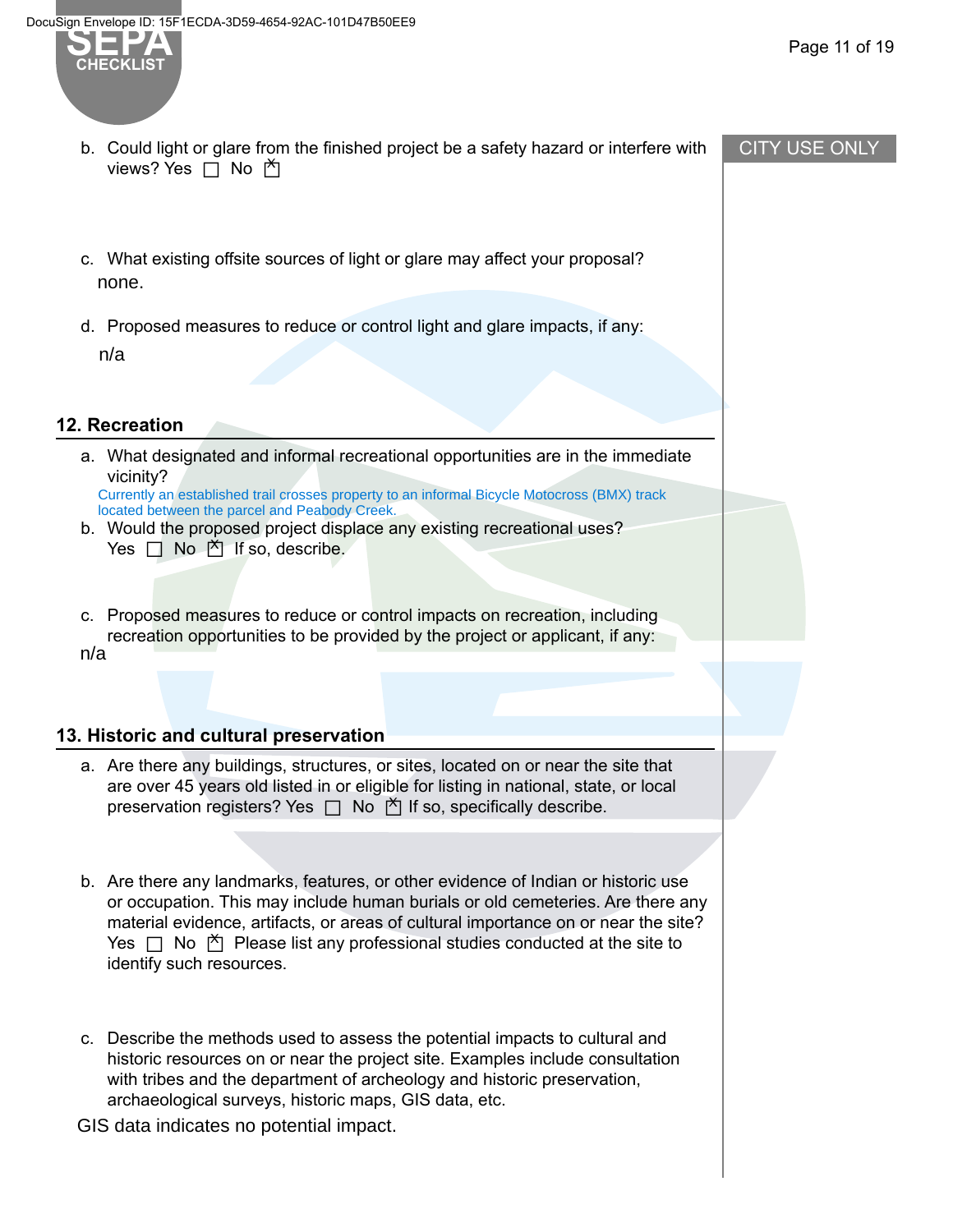

d. Proposed measures to avoid, minimize, or compensate for loss, changes to, and disturbance to resources. Please include plans for the above and any permits that may be required.

n/a

#### **14. Transportation**

a. Identify public streets and highways serving the site or affected geographic area, and describe proposed access to the existing street system. Show on site plans, if any.

The main access of the site is from E Francis St.

b. Is the site or affected geographic area currently served by public transit?  $Yes \Box No \Box$  If so, generally describe. If not, what is the approximate distance to the nearest transit stop?

Approximately 0.3 miles to a bus stop.

c. How many additional parking spaces would the completed project or nonproject proposal have? How many would the project or proposal eliminate?

This proposal would not create additional parking spaces. This proposal would eliminate one on-street parking space.

- d. Will the proposal require any new or improvements to existing roads, streets, pedestrian, bicycle or state transportation facilities, not including driveways? Presentially and of the competition results of including an end of the New Yes □ No not if so, generally describe (indicate whether public or private).
- e. Will the project or proposal use (or occur in the immediate vicinity of) water, rail, or air transportation? Yes □ No □ If so, generally describe. X
- f. How many vehicular trips per day would be generated by the completed project or proposal? If known, indicate when peak volumes would occur and what percentage of the volume would be trucks (such as commercial and nonpassenger vehicles). What data or transportation models were used to make these estimates?

An average of 4 trips per day based on estimates from personal history.

g. Will the proposal interfere with, affect or be affected by the movement of agricultural and forest products on roads or streets in the area? Yes □ No □ X If so, generally describe.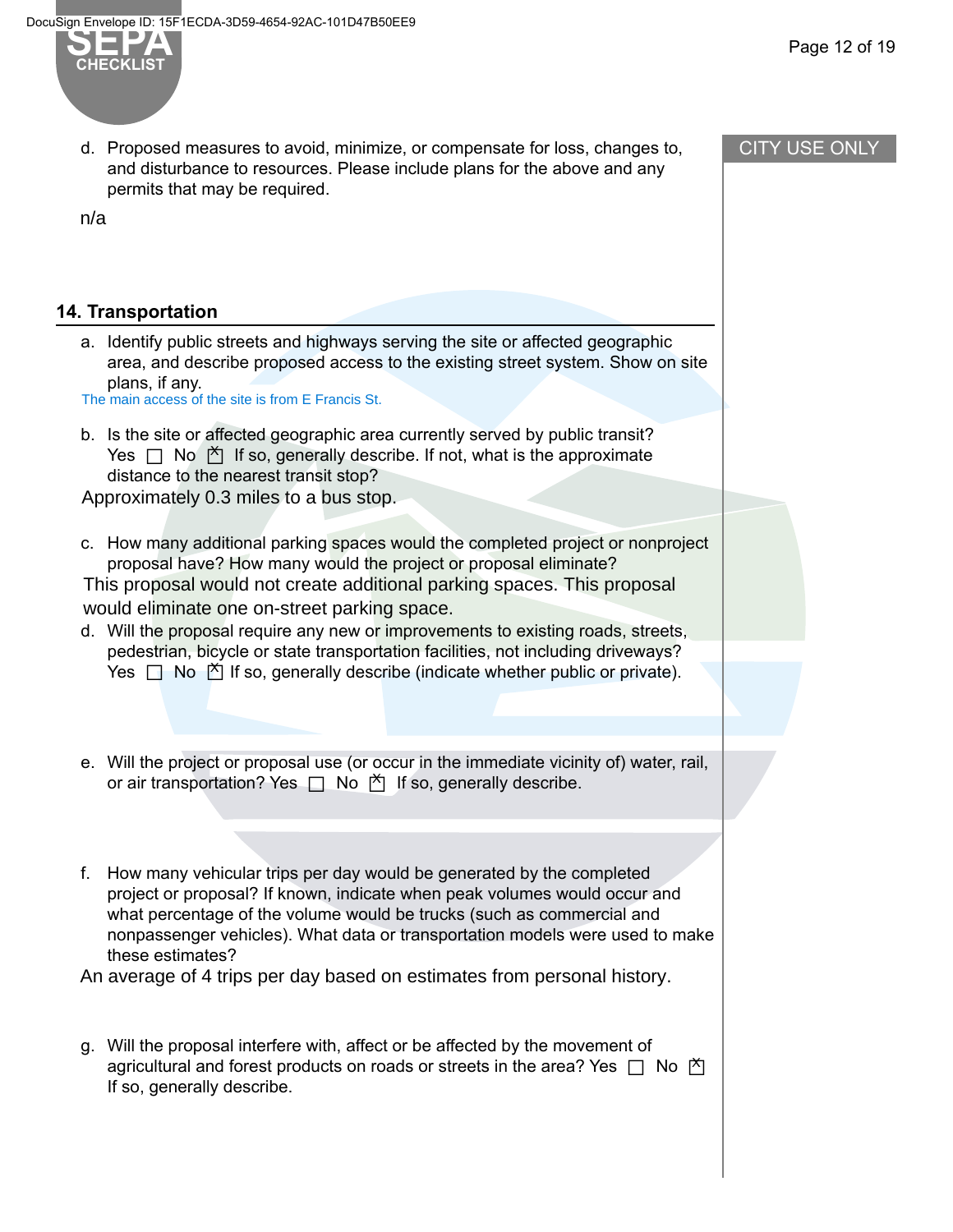**CHECKLIST**

Page 13 of 19

| h. Proposed measures to reduce or control transportation impacts, if any:<br>Urban living facilitates alternative transportation use such as bicycling, walking,<br>etc.                                                                                                |                                                                                                                                                                                            | <b>CITY USE ONLY</b> |
|-------------------------------------------------------------------------------------------------------------------------------------------------------------------------------------------------------------------------------------------------------------------------|--------------------------------------------------------------------------------------------------------------------------------------------------------------------------------------------|----------------------|
|                                                                                                                                                                                                                                                                         |                                                                                                                                                                                            |                      |
| <b>15. Public services</b>                                                                                                                                                                                                                                              |                                                                                                                                                                                            |                      |
| a. Would the project result in an increased need for public services?<br>health care, schools, other)? If so, generally describe.<br>Yes, the addition of one single family residential home will produce<br>impacts will remain the same (we are all local residents). | Yes $\stackrel{\times}{\sim}$ No $\Box$ (for example: Fire protection, police protection, public transit,<br>additional demands on the fire system. Police protection/ health care/ school |                      |
| b. Proposed measures to reduce or control direct impacts on public services, if<br>any.                                                                                                                                                                                 |                                                                                                                                                                                            |                      |
| Build with fire-resistant materials & build to code.                                                                                                                                                                                                                    |                                                                                                                                                                                            |                      |
|                                                                                                                                                                                                                                                                         |                                                                                                                                                                                            |                      |
| <b>16. Utilities</b>                                                                                                                                                                                                                                                    |                                                                                                                                                                                            |                      |
| other.                                                                                                                                                                                                                                                                  | a. Utilities currently available at the site: $\Box$ Electricity, $\Box$ natural gas, $\Box$ water,<br>refuse service, $\Box$ telephone, $\Box$ sanitary sewer, $\Box$ septic system,      |                      |
| none.                                                                                                                                                                                                                                                                   |                                                                                                                                                                                            |                      |
|                                                                                                                                                                                                                                                                         |                                                                                                                                                                                            |                      |
| vicinity which might be needed.                                                                                                                                                                                                                                         | b. Describe the utilities that are proposed for the project, the utility providing the<br>service, and the general construction activities on the site or in the immediate                 |                      |
| Site requires utility hookup. City of Port Angeles will serve the site with<br>Water and sewer mains are located on the west side of Francis Street.                                                                                                                    | water, sewage, & refuse; and PUD will serve the site with electrical power.                                                                                                                |                      |
|                                                                                                                                                                                                                                                                         | <b>C. SIGNATURE</b>                                                                                                                                                                        |                      |
| The above answers are true and complete to the best of my knowledge. I understand<br>that the lead agency is relying on them to make its decision.<br>$(1 + r)$                                                                                                         |                                                                                                                                                                                            |                      |
| Signature:<br>$-59554C7C1D144FD$                                                                                                                                                                                                                                        |                                                                                                                                                                                            |                      |
| 03/16/2022<br>Date:                                                                                                                                                                                                                                                     |                                                                                                                                                                                            |                      |
|                                                                                                                                                                                                                                                                         |                                                                                                                                                                                            |                      |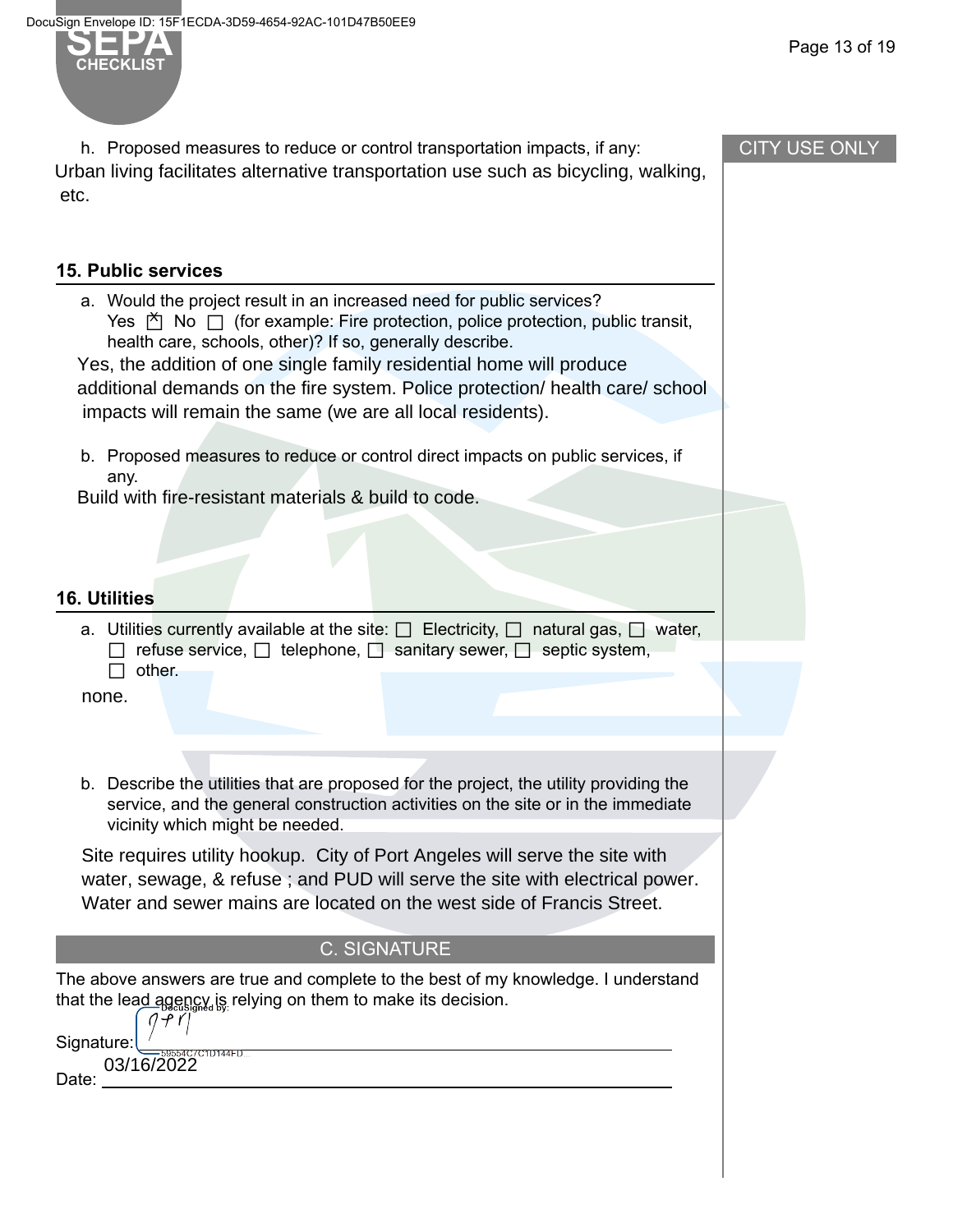

# Page 14 of 19

# D. SUPPLEMENTAL SHEET FOR NONPROJECT ACTIONS (do not use this sheet for project actions) Because these questions are very general, it may be helpful to read them in conjunction with the list of the elements of the environment. When answering these questions, be aware of the extent the proposal, or the types of activities likely to result from the proposal, would affect the item at a greater intensity or at a faster rate than if the proposal were not implemented. Respond briefly and in general terms. 1. How would the proposal be likely to increase discharge to water; emissions to air; production, storage, or release of toxic or hazardous substances; or production of noise?Proposed measures to avoid or reduce such increases are: 2. How would the proposal be likely to affect plants, animals, fish, or marine life? Proposed measures to protect or conserve plants, animals, fish, or marine life are: 3. How would the proposal be likely to deplete energy or natural resources? Proposed measures to protect or conserve energy and natural resources are: 4. How would the proposal be likely to use or affect environmentally sensitive areas or areas designated (or eligible or under study) for governmental protection; such as parks, wilderness, wild and scenic rivers, threatened or endangered species habitat, historic or cultural sites, wetlands, flood plains, or prime farmlands? Proposed measures to protect such resources or to avoid or reduce impacts are: CITY USE ONLY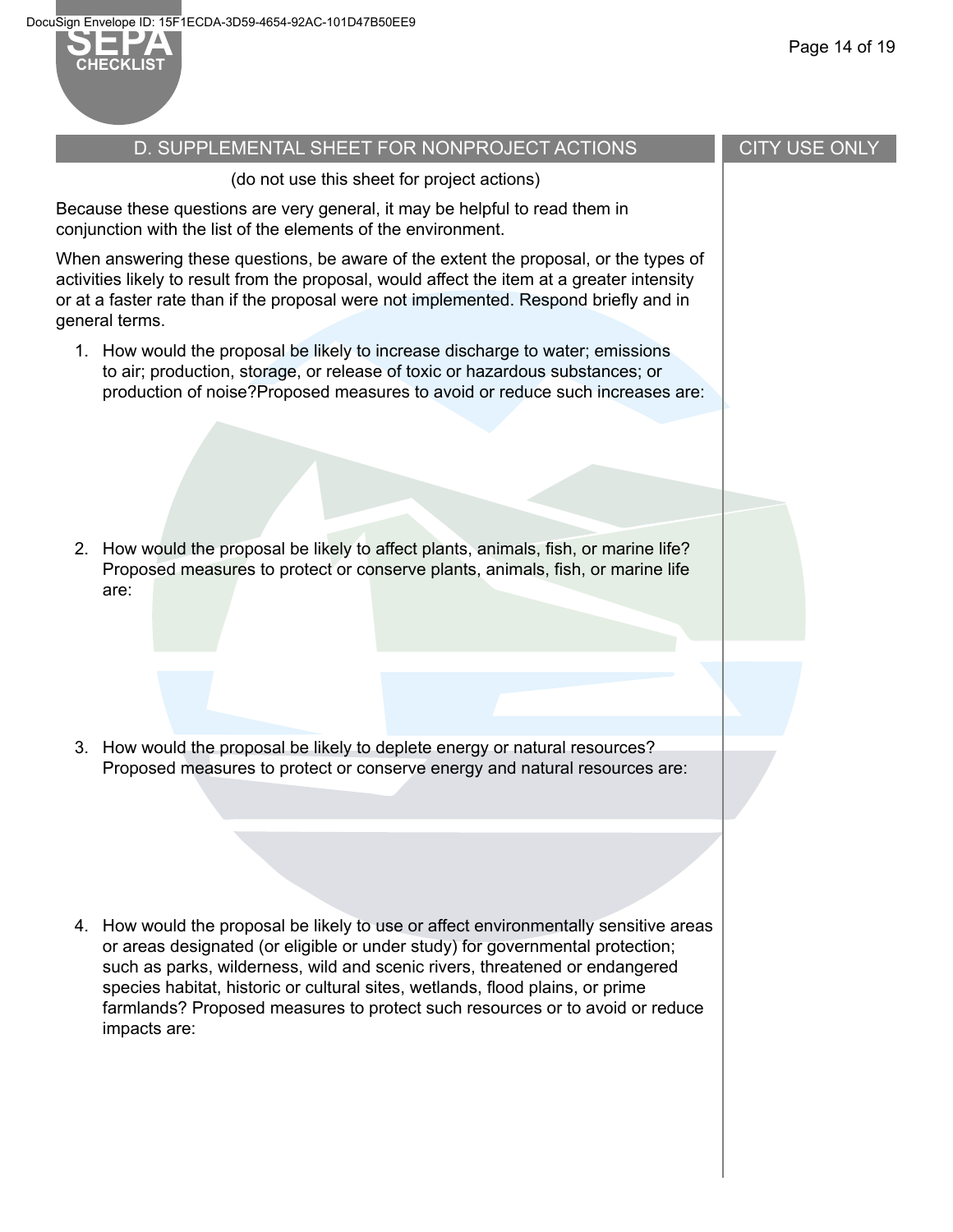Page 15 of 19



5. How would the proposal be likely to affect land and shoreline use, including whether it would allow or encourage land or shoreline uses incompatible with existing plans? Proposed measures to avoid or reduce shoreline and land use impacts are:

6. How would the proposal be likely to increase demands on transportation or public services and utilities? Proposed measures to reduce or respond to such demand(s) are:

7. Identify, if possible, whether the proposal may conflict with local, state, or federal laws or requirements for the protection of the environment.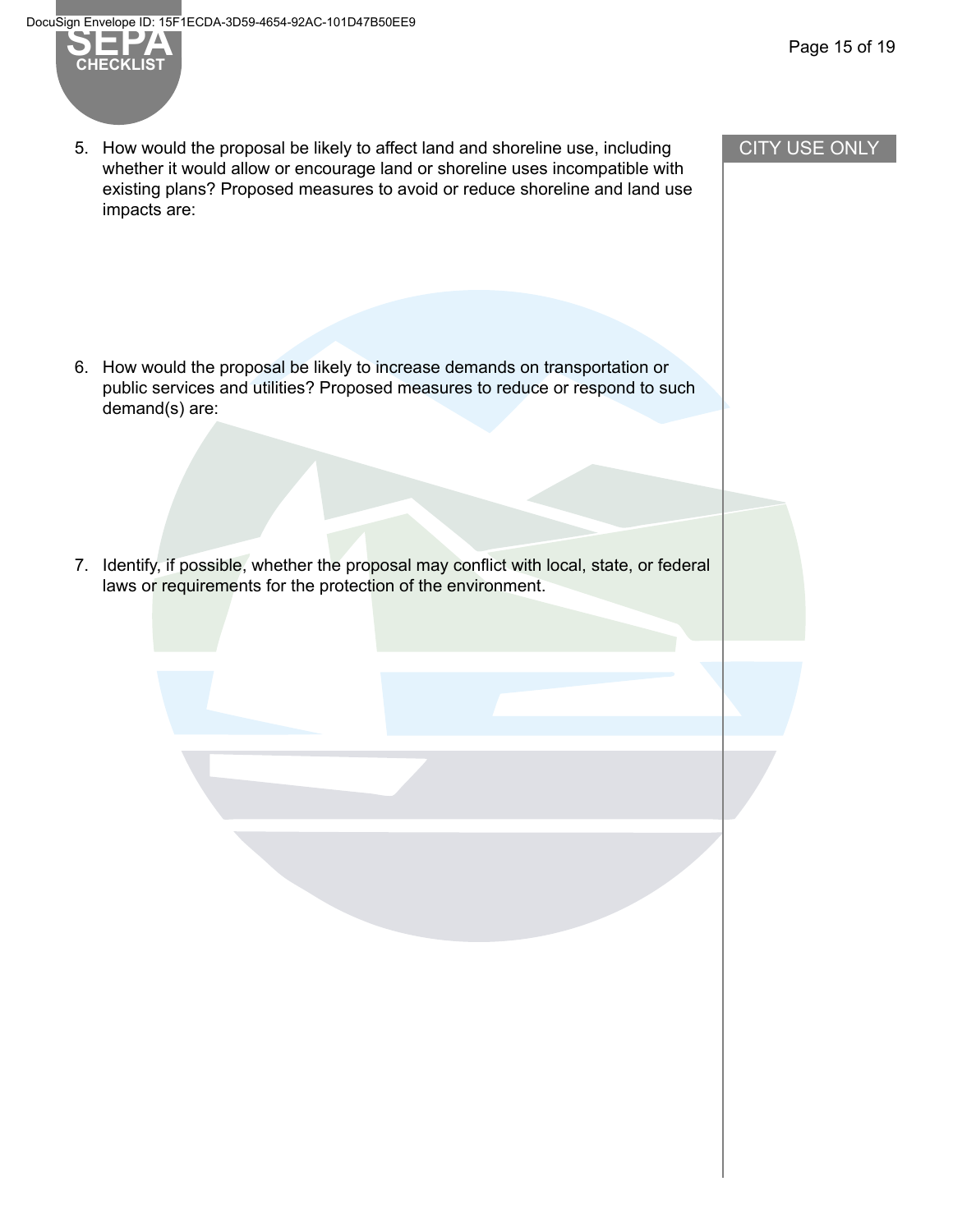#### Page 16 of 19

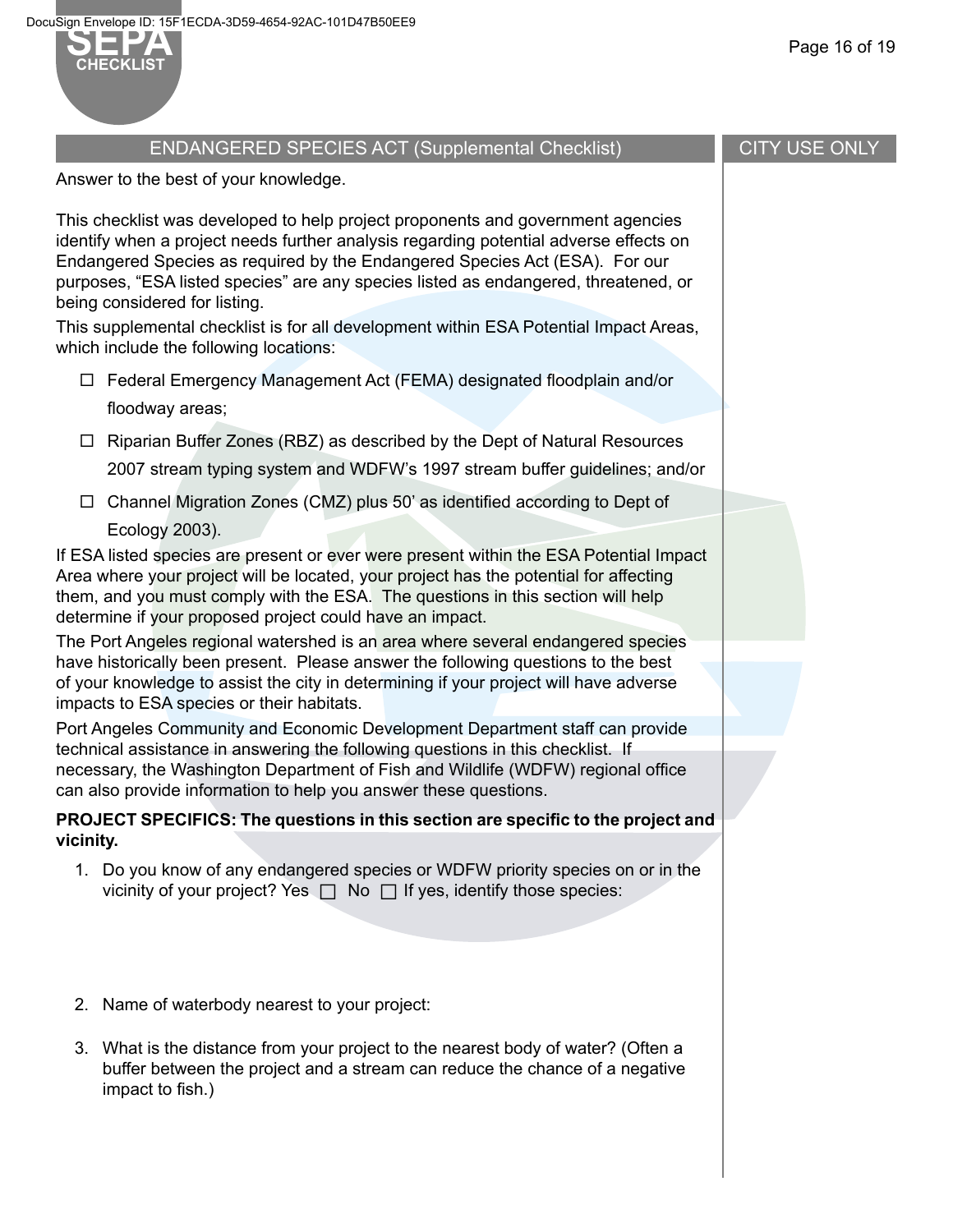**CHECKLIST**



| 4. What is the current land use adjacent to the potentially affected water body<br>(developed including commercial, parking lots, residential, paved and/or<br>graveled surfaces, agriculture, forestry, etc)?                                                                                                                                     | <b>CITY USE ONLY</b> |
|----------------------------------------------------------------------------------------------------------------------------------------------------------------------------------------------------------------------------------------------------------------------------------------------------------------------------------------------------|----------------------|
| 5. What is the predominant vegetative cover between the project and the potentially                                                                                                                                                                                                                                                                |                      |
| affected water body (dense forest, woodland, scrub, grasses, etc)?                                                                                                                                                                                                                                                                                 |                      |
| Is the project above a barrier to fish passage:<br>6.                                                                                                                                                                                                                                                                                              |                      |
| natural permanent barrier (waterfall): Yes $\Box$ No $\Box$<br>natural temporary barrier (beaver pond): Yes $\Box$ No $\Box$<br>human-made barrier (culvert, dam): Yes $\Box$ No $\Box$<br>other: Yes $\Box$ No $\Box$ If yes, explain:                                                                                                            |                      |
| 7. If you answered yes to the questions above, describe the barrier and source of<br>information:                                                                                                                                                                                                                                                  |                      |
|                                                                                                                                                                                                                                                                                                                                                    |                      |
| 8. If you answered yes to question 7 above, are there any resident salmonid<br>populations above the blockage? Yes $\Box$ No $\Box$ Don't know $\Box$                                                                                                                                                                                              |                      |
|                                                                                                                                                                                                                                                                                                                                                    |                      |
| 9. Percent of the project as impervious surface (includes pavement & roof area)?                                                                                                                                                                                                                                                                   |                      |
| FISH MIGRATION: The questions in this section will help determine if this project<br>could interfere with the migration of adult and juvenile fish. (Both increases and<br>decreases in water flows can affect fish migration.)                                                                                                                    |                      |
| 10. Does the project require the withdrawal of:                                                                                                                                                                                                                                                                                                    |                      |
| i. Surface water? Yes $\Box$ No $\Box$ , Amount:                                                                                                                                                                                                                                                                                                   |                      |
| Name of surface water body:                                                                                                                                                                                                                                                                                                                        |                      |
| ii. Ground water? Yes $\Box$ No $\Box$                                                                                                                                                                                                                                                                                                             |                      |
| From where:<br>Depth of well:<br>Amount:                                                                                                                                                                                                                                                                                                           |                      |
| (If you answered yes to any of the above questions, you will need to contact<br>the Washington Department of Fish and Wildlife and the Washington<br>Department of Ecology to obtain appropriate approvals)<br>11. Will any water be rerouted? Yes $\Box$ No $\Box$ If yes, will this require a channel<br>relocation? Yes □ No □ Please describe: |                      |
|                                                                                                                                                                                                                                                                                                                                                    |                      |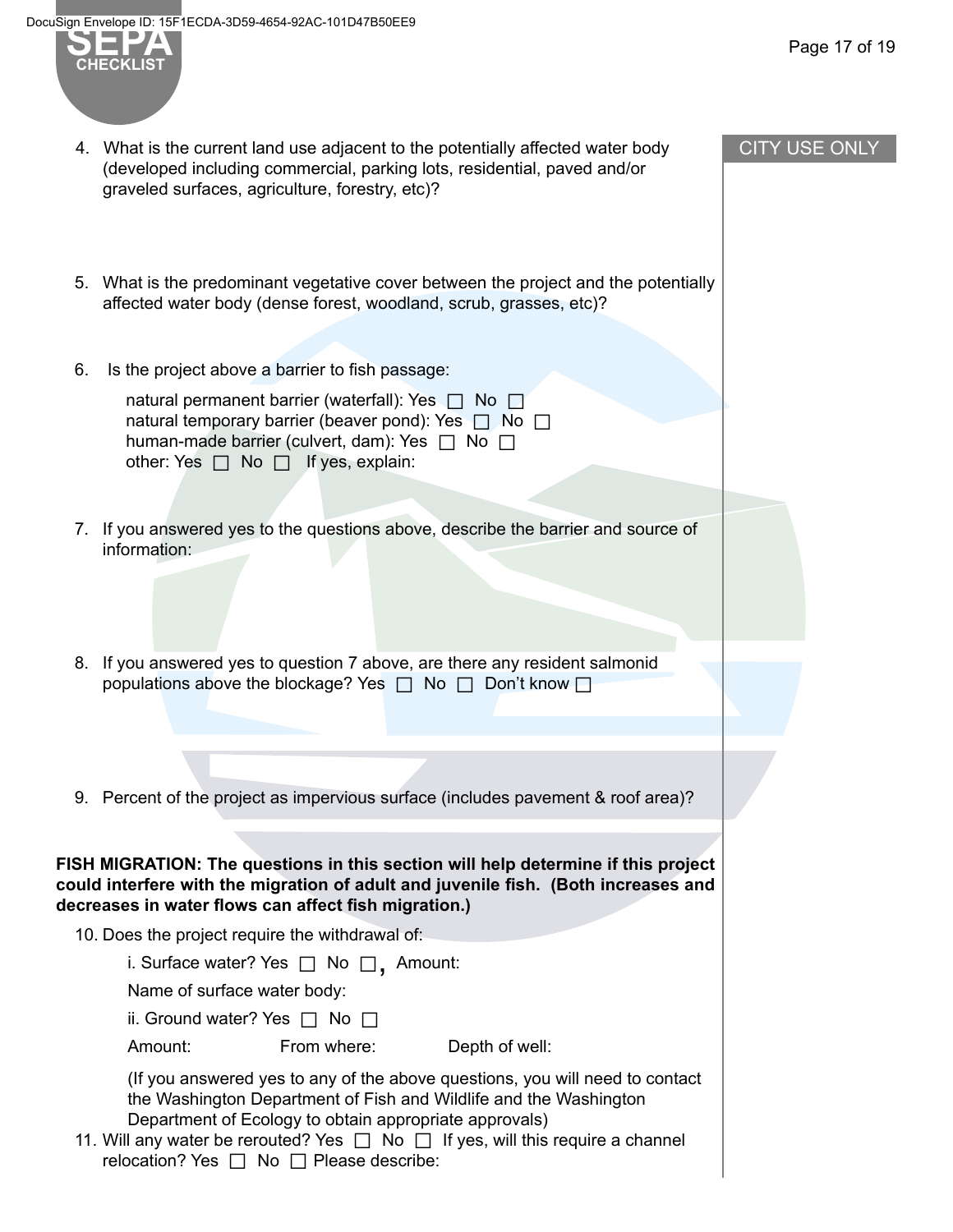

- 12. Will there be retention or detention ponds? Yes  $\Box$  No  $\Box$  If you answer yes, will this be an infiltration pond or a surface discharge to either a municipal storm water system or a surface water body? Yes  $\Box$  No  $\Box$  If you answer "yes" to a surface water discharge, please give the name of the waterbody that will receive the discharge:
- 13. Will this project require the building of any temporary or permanent roads? Yes  $\Box$  No  $\Box$  (Increased road distance may affect the timing of water reaching a stream and may impact fish habitat.)
- 14. Are any new or replacement culverts or bridges proposed as part of this project? Yes  $\Box$  No  $\Box$
- 15. Will topography changes affect the duration/direction of runoff flows? Yes  $\Box$  No  $\Box$  If yes, describe the changes:
- 16. Will the project involve any placement of fill within the ESA Potential Impact Area? Yes  $\Box$  No  $\Box$  If you answered yes, describe expected impacts on flood storage and/or flood conveyance and how these impacts will either be avoided or mitigated:

**WATER QUALITY: The questions in this section will help determine if this project could adversely impact water quality for either surface or groundwater. Such impacts can cause problems for listed species. (Water quality can be made worse by runoff from impervious surfaces, altering water temperature, discharging contaminants, etc.)**

- 1. Do you know of any problems with water quality in any of the streams within ESA Potential Impact Areas? Yes  $\Box$  No  $\Box$  (Information on impaired water bodies can be obtained from Washington Department of Ecology) If you answered yes, describe:
- 2. Will your project either reduce or increase shade along or over a waterbody? Yes  $\Box$  No  $\Box$  (Removal of shading vegetation or the building of structures